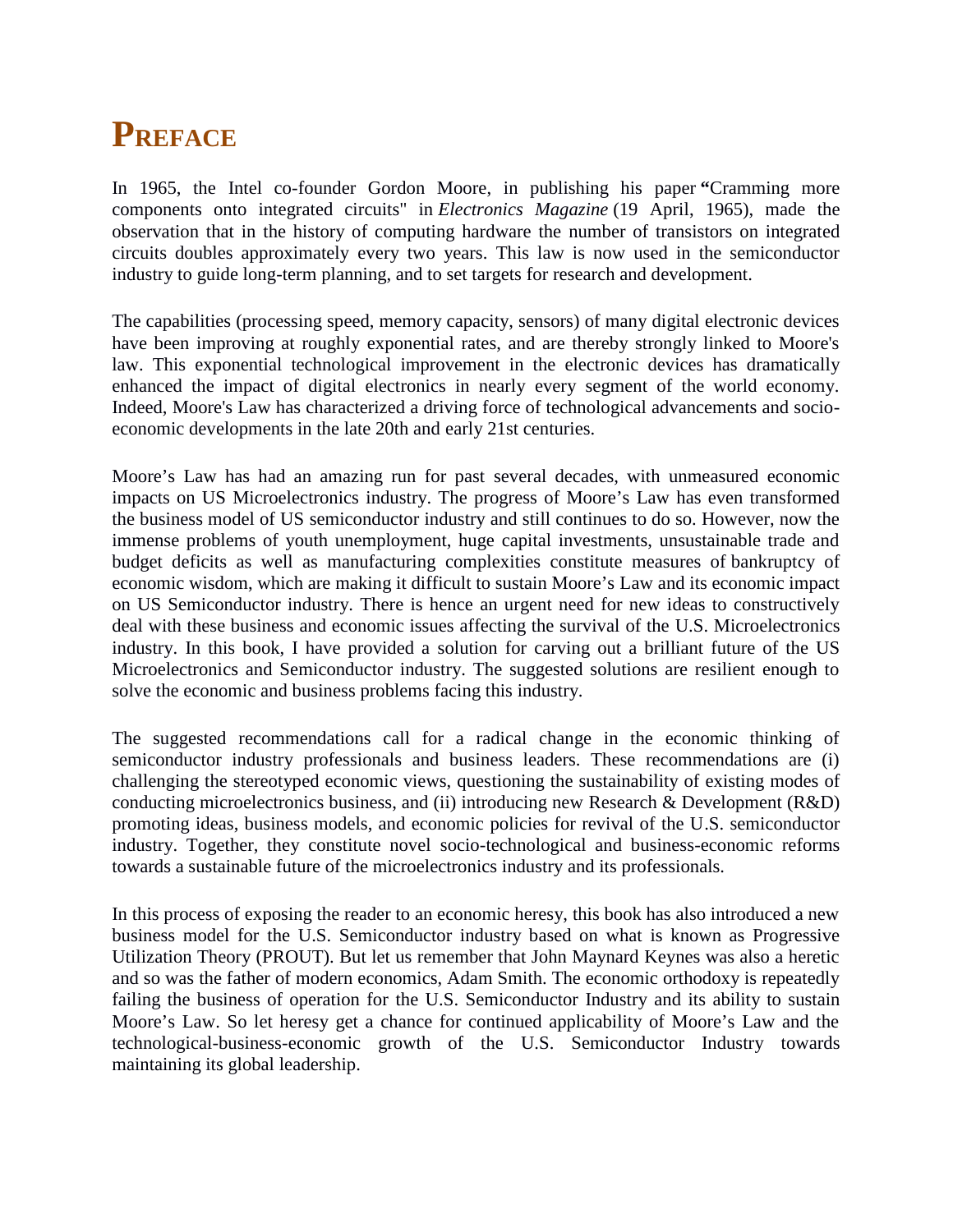Chapter One highlights the strategic importance of the US Semiconductor Industry to the U.S. economy. Chapter Two helps the reader to understand (i) the importance of the field of microelectronics Economics involved in manufacturing advanced semiconductor products, and (ii) the significance of retaining a global leadership in this industry. Chapter Three provides an in-depth analysis of causes of failure of US economy based on its macroeconomic and trade policies. Chapter Four deals with policies to mitigate the problems of counterfeit electronics, caused by the import of semiconductor systems from China by American companies based there. Chapter Five then provides a detailed analysis of impacts of globalization on the U.S. Semiconductor industry.

Chapter Six evaluates the US manufacturing supply chain and its impacts on business models in the US semiconductor industry. Chapter Seven offers solutions towards revival of US microelectronics industry, and also introduces a new business model for vibrant growth of this industry. Chapter Eight forecasts the near future of US Semiconductor Industry, by taking into consideration the recent geopolitical events around the world and explains the importance of a vibrant domestic economy and geopolitical dangers of too much reliance of the domestic economy on foreign investments.

Chapter 9 offers solutions for sustaining Moore's Law to overcome the physical and economic limits of shrinking transistor dimensions in order to maintain industry's innovation and to benefit from the business impacts of Moore's Law. Chapter 10 provides socio-economic reforms for a brilliant future of the US semiconductor industry. The final Chapter 11 talks about the national financial matters which would have an impact on sustainability of operation for US Microelectronics and Semiconductor industry. It educates readers about the importance circulation of currency in US economy for achieving higher standard of living for all industry professionals.